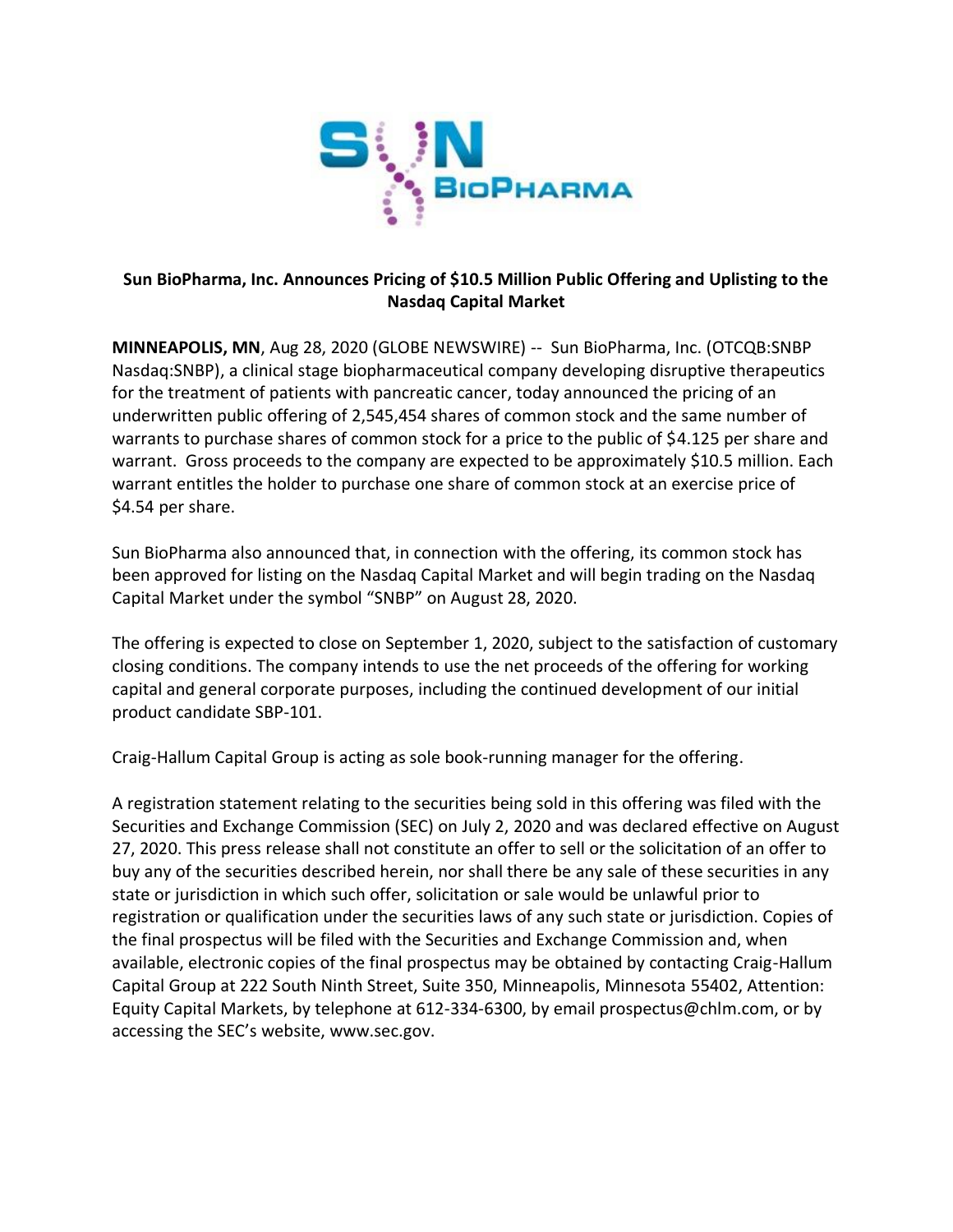#### **About SBP-101**

SBP-101 is a proprietary polyamine analogue designed to induce polyamine metabolic inhibition (PMI) by exploiting an observed high affinity of the compound for the exocrine pancreas and pancreatic ductal adenocarcinoma. The molecule has shown signals of tumor growth inhibition in clinical studies of US and Australian metastatic pancreatic cancer patients, suggesting complementary activity with an existing FDA-approved chemotherapy regimen. In clinical studies to date, SBP-101 has not shown exacerbation of the typical chemotherapy-related adverse events of bone marrow suppression and peripheral neuropathy. The safety data and PMI profile observed in Sun BioPharma's current clinical trial provides support for continued evaluation of the compound in a randomized clinical trial.

### **About Sun BioPharma**

Sun BioPharma Inc. is a clinical-stage biopharmaceutical company developing disruptive therapeutics for patients with urgent unmet medical needs. The company's initial product candidate is SBP-101 for the treatment of patients with metastatic pancreatic ductal adenocarcinoma, the most common type of pancreatic cancer. Sun BioPharma Inc. is dedicated to treating patients with pancreatic cancer and fully exploring SBP-101's potential for efficacy in combination with other agents and in treating other types of cancer. SBP-101 was invented by Raymond J. Bergeron, Ph.D., a Distinguished Professor Emeritus at the University of Florida. Sun BioPharma has scientific collaborations with pancreatic disease experts at Cedars Sinai Medical Center in Los Angeles, the University of Rochester in New York, Scripps MD Anderson Cancer Center in San Diego, California, the University of Florida, the Austin Health Cancer Trials Centre in Melbourne, Australia, the Ashford Cancer Centre in Adelaide, Australia, the Blacktown Cancer and Haemotology Centre in Sydney, Australia and the John Flynn Private Hospital in Tugun, Queensland, Australia. The company's independent Data Safety Monitoring Board (DSMB) is Chaired by James Abbruzzese, MD, Professor of Medicine, and Chief, Division of Medical Oncology at Duke University School of Medicine. Professor David Goldstein, FRACP, Senior Staff Specialist at the Prince Henry & Prince of Wales Hospital / Cancer Care Centre in Sydney, Australia is Co-Chair of the DSMB. Further information can be found at: www.sunbiopharma.com. Sun BioPharma's common stock is quoted on the OTCQB tier of the over-the-counter markets administered by the OTC Markets Group, Inc. under the symbol "SNBP" and it is expected to begin trading on the Nasdaq Capital Market under the same symbol on August 28, 2020.

### **Cautionary Statement Regarding Forward-Looking Statements**

*This press release contains "forward-looking statements," including within the meaning of the Private Securities Litigation Reform Act of 1995. Forward-looking statements can be identified by words such as: "believes," "expects," "may," "plans," or "will." Examples of forward-looking statements include, among others, statements we make regarding future determinations of the characteristics of SBP-101, and its effectiveness. Forward-looking statements are neither historical facts nor assurances of future performance. Instead, they are based only on our current beliefs, expectations, and assumptions regarding the future of our business, future plans and strategies, projections, anticipated events and trends, the economy and other future conditions. Because forward-looking statements relate to the future, they are subject to*